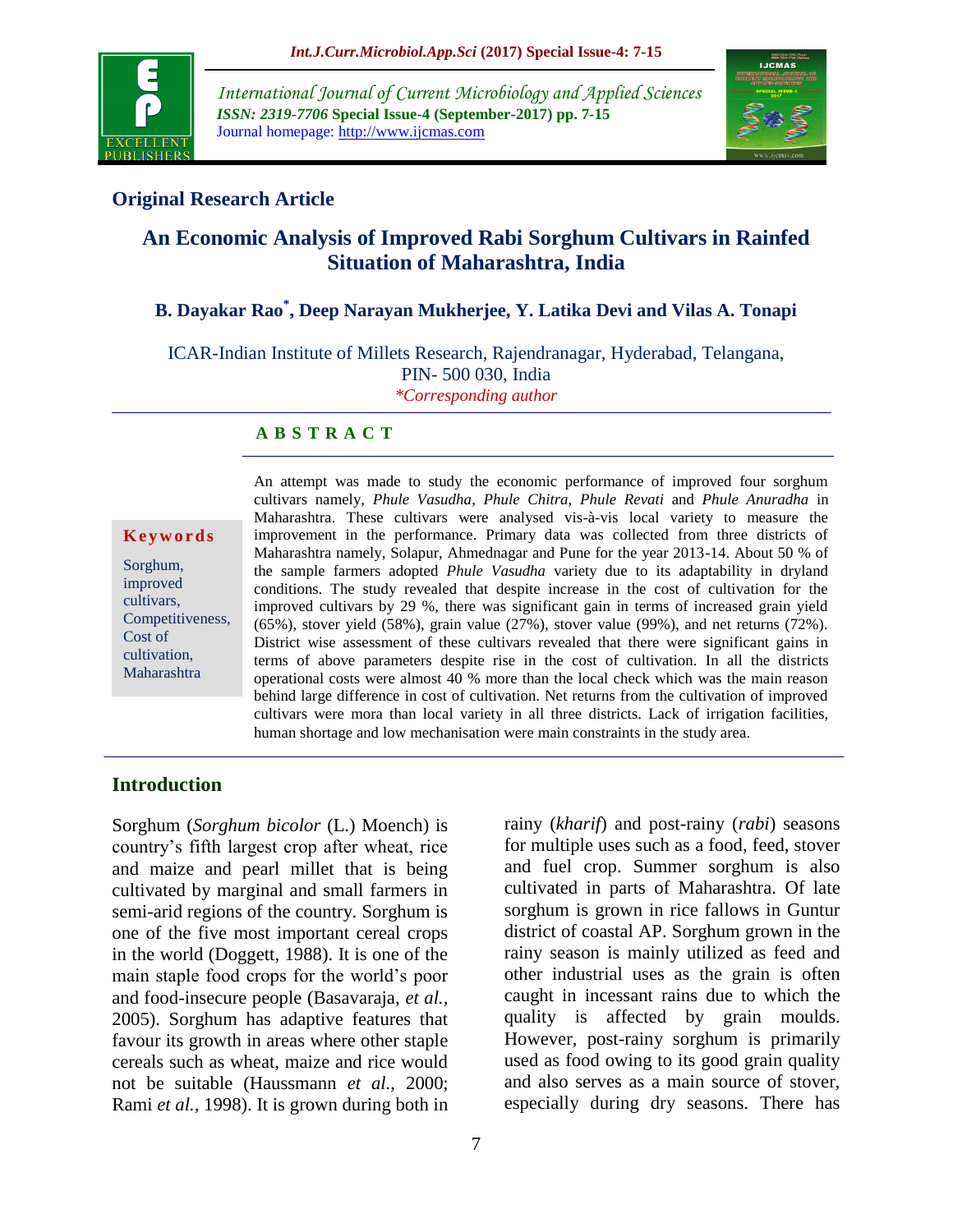been drastic reduction in sorghum area especially in the rainy season, but the area under post-rainy sorghum has remained relatively stable and is grown predominantly in six districts of Maharashtra (Solapur, Ahmednagar, Pune, Beed, Osmanabad and Aurangabad) and three districts of Karnataka (Bijapur, Gulbarga and Raichur), apart from parts of Andhra Pradesh and Tamil Nadu (Reddy *et al.,* 2012). The efforts made by the ICAR- Indian Institute of Millets Research (earlier known as NRCS and DSR) with the help of the All India Coordinated Sorghum Improvement Project (AICSIP) and State Agricultural Universities (SAU's) under NARS, has led to development of sorghum technologies for enhancing production and productivity to meet requirement of food, stover and feed. Despite its multiple uses, the area under sorghum in India has declined from 18.59 m. ha in TE 1969-70 to 6.61 m ha in TE 2012-13. However, its productivity has increased from 530 kg/ha to 920 kg/ha owing to significant improvements made in research and development. There is wide gap between national productivity and yield potential of the improved sorghum technologies developed from the research institutes. On this backdrop the present study was taken to analyse the performance of the four improved cultivars of sorghum in Maharashtra state of India.

### **Materials and Methods**

As per the stated objective, the study required primary data which was collected from the farmers in the target regions. In Maharashtra, Pune, Ahmednagar and Solapur districts were selected for the study of performance of improved *rabi* sorghum cultivation in the current climatic situation under the All India Coordinated Sorghum Improvement Project (AICSIP). Specifically, the performance of Phule

varieties which were developed by the MPKV, Rahuri were analysed for the study.

In the rain-fed areas of Solapur, Ahmednagar and Pune districts in Maharashtra, the data was collected from the 50 each beneficiary farmers of the state agriculture universities (SAUs) especially Mahatma Phule Krishi Vidyapeeth (MPKV), Rahuri and the state agriculture ministry of these districts. The data was collected for the current period i.e. 2013-14 *rabi* sorghum cultivation for both local and improved *rabi* sorghum cultivars namely, *Phule Vasudha*, *Phule Chitra*, *Phule Revati*  and *Phule Anuradha*.

The analyses were done in compliance with the cost concepts laid down by the Directorate of Economics and Statistics (DES), Ministry of Agriculture, Govt of India as given below.

The cost of cultivation and the activity-wise cost incurred per hectare were calculated for both improved and local varieties separately so that comparative statement could be made vis-à-vis advantage or disadvantage and benefits or loss of improved cultivars over local variety could be evaluated.

Operational cost is the direct or actual expenditure which the farmers made from land preparation till its harvesting and threshing. However, as per the DES pattern, Cost C2 is considered for calculating Gross and Net returns as well as Output Input Analysis. Cost of cultivation consists of paid cost (out of pocket expenses) and the imputed costs. The items covered under these costs are:

### **Paid-out costs**

Hired labour (human, animal and machinery).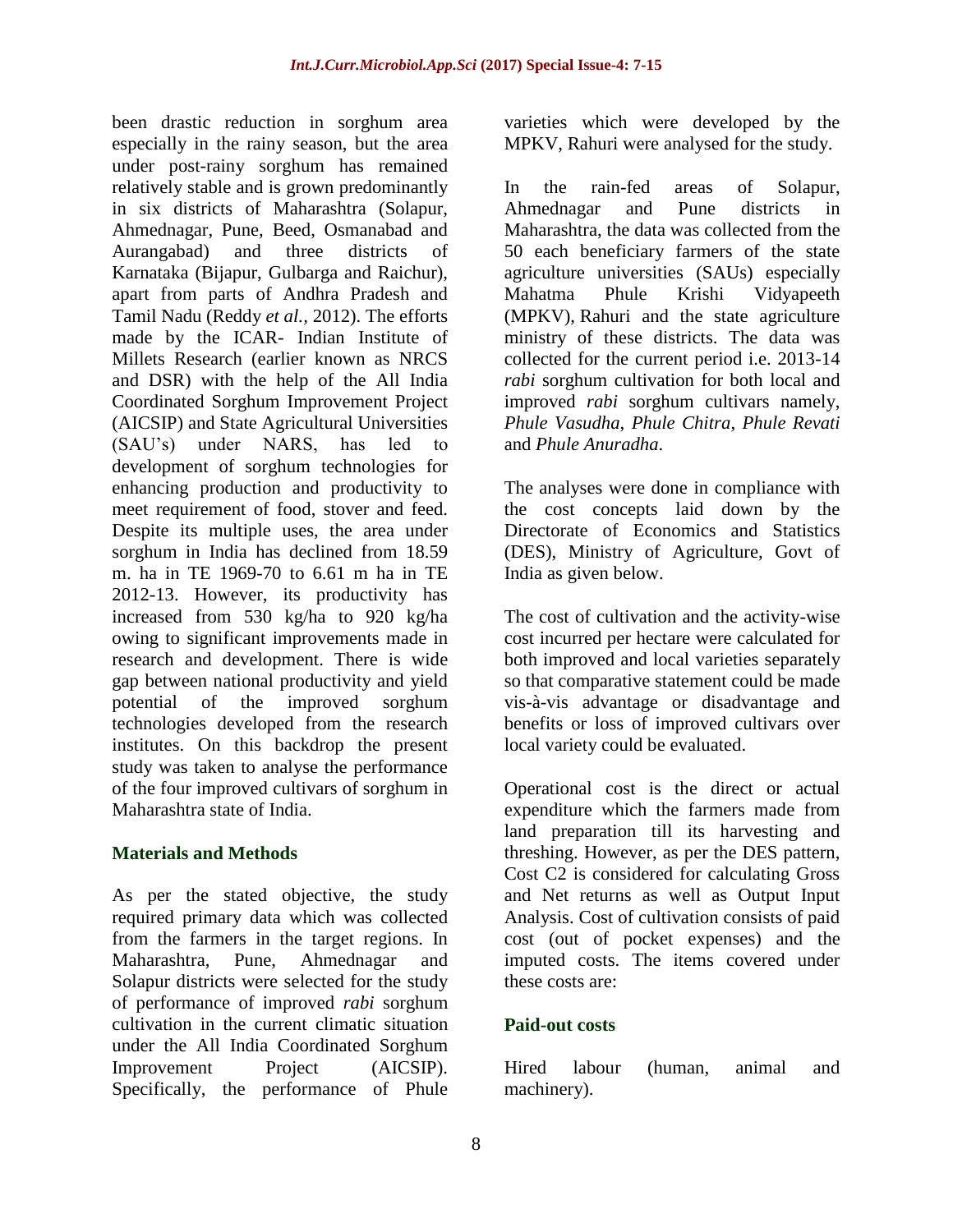Maintenance expenses on owned animals and machinery.

Expenses on material inputs such as seed (home grown and purchased), fertilizer, Manure (owned &purchased), Pesticides and Irrigation

Depreciation on implements and farm buildings (such as cattle sheds, machine sheds, storage sheds).

Land revenue.

Rent paid for leased-in land.

#### **Imputed Costs**

Value of family labour / managerial input of the farmer, rent of owned land interest on owned fixed capital for which the farmer does not incur any cash expenses.

Costs are generated following certain cost concepts. These cost concepts and the items of costs are included under each concept are given below:

#### **Cost A1**

Value of hired human labour Value of hired bullock labour. Value of owned bullock labour. Value of owned machinery labour. Hired machinery charges. Value of seed (both farm produced and purchased). Value of insecticides and pesticides. Value of manure (owned and purchased). Value of fertilizer. Depreciation on implements and farm buildings. Irrigation charges. Land revenue, cesses and other taxes. Interest on working capital. Miscellaneous expenses (artisans, etc.)

Cost A2: Cost A1+ rent paid for leased-inland.

Cost B1: Cost A2+ interest on value of owned fixed capital assets (excluding land)

Cost B2: B1+ rental value of owned land (net of land revenue) and rent paid for leased-in land

Cost C1: Cost  $B1$  + imputed value of family labour.

Cost C2: Cost B2+ imputed value of family labour

#### **Results and Discussion**

#### **Adoption of improved cultivars by the sample farmers**

From the three districts, 50 farmers each were selected through random sampling. Various rabi sorghum cultivars were adopted by the farmers based on the sorghum rabi cultivar technology suitable to their lands (which are mainly shallow soils).

The distribution of rabi sorghum farmers in three selected districts viz, Solapur, Pune and Ahmednagar growing different improved cultivars is given table 1. In Solapur, most farmers cultivated *Phule Vasudha* due to its adaptable and suitable nature as the district receives meagre rainfall. Therefore, forty four (44) out of fifty (50) sample farmers cultivated *Phule Vasudha*, 4 of them cultivated *Phule Chitra*, and 2 of them cultivated *Phule Revati*  without irrigation. None of the sample farmer in Solapur cultivated *Phule Anuradha*. In Pune, 22 farmers cultivated *Phule Vasudha*, followed by *Phule Chitra*  by 15 farmers and *Phule Anuradha* by 10 farmers, whereas, only 3 of them cultivated *Phule Revati*. In contrast to the other two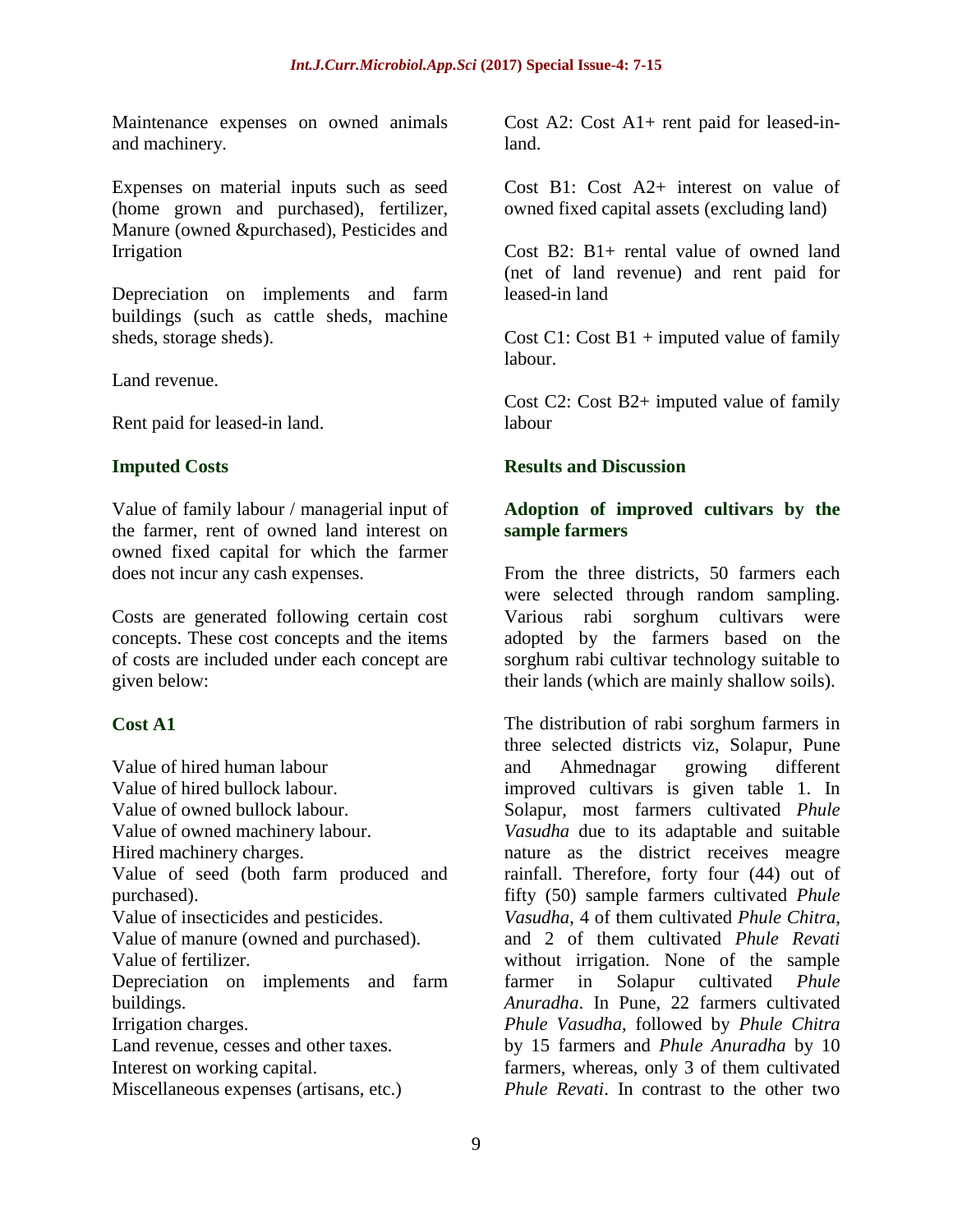districts, most of the sample farmers in Ahmednagar cultivated *Phule Revati* as generally it requires good irrigation for proper growth and yield. However, depending upon the suitability of the soil, 23 of them cultivated *Phule Revati*, 14 of them *Phule Vasudha*, 9 of them *Phule Anuradha*  and 4 of them *Phule Chitra*.

## **Competitiveness of the improved cultivars over local variety**

The performance of the improved cultivars of sorghum was compared against the local variety to assess added and reduced costs and benefits in the study areas. The cost of cultivation of the improved varieties and the local check has been depicted in table 2. The results revealed that the average cost of cultivation of the four selected improved cultivars was 29 % more than the local variety mainly due to large differences in the fertilisers cost (278 per more than the local variety). The human labour cost and animal labour cost were also significantly higher for the improved cultivars (38 % and 25 % respectively). The cost of cultivation of *Phule Chitra* and *Phule Anuradha* was comparatively higher than the other two improved cultivars.

The district wise yield performance of the improved cultivars vis-à-vis the local check was presented in table 3. It was revealed that the mean grain yield advantage of the four improved cultivars was 66.13 % over the local variety, and the mean stover yield was 55.20 % more for the improved cultivars.

Amongst the selected districts the highest grain yield was recorded in Pune (86.24%) followed by Ahmednagar (83.98%) and Solapur (40.29%). In case of stover yield the highest yield advantage was in Ahmednagar district (71.79%). Highest grain was recorded for *Phule Revati* (34.17 Qtl./Ha.) in Ahmednagar district. It could be seen from

the above results that there was significant yield advantage (both grain and stover yield) for the improved cultivars over the local variety despite higher cost of cultivation.

The above results are summarised in table 4 to give a clear comparison of the performance of the selected improved cultivars over the local variety. It could be seen from table 4 that cost of cultivation of the improved cultivars was 29 % more than the local variety mainly driven by the added operational costs. On the other hand the grain and stover yields were 65 % and 58 % more than local check respectively. The value of the grains from the improved cultivars was 27 % more than the local check, whereas the value of stover from improved variety was 99 % more i.e., almost double. The Gross returns of improved exceeds Rs. 60,000 per hectare whereas local one stood at Rs 40000 per hectare. Net returns from the improved cultivars over the cost C2 was 72 more than local check. The output-input ratios of improved and local varieties were 1.77 and 1.57 respectively. Similar results about the performance of sorghum were reported by Rao *et al.,* 2004; Wortmann *et al.,* 2010.

## **District-wise competitiveness of improved rabi sorghum cultivars over local variety**

## **Solapur**

The average cost of cultivation, Cost C2 of the improved sorghum was about Rs 28000 per hectare whereas that of Local hovered at Rs 23000 per hectare with a difference of 23 % higher than the former as shown in table 5. The operational cost was 37 % higher in case of the improved cultivars over the local check. However the same trend was followed in terms of added gross profit from the improved cultivars. The gross returns and the net returns were 32 % and 42 % more than the local check respectively.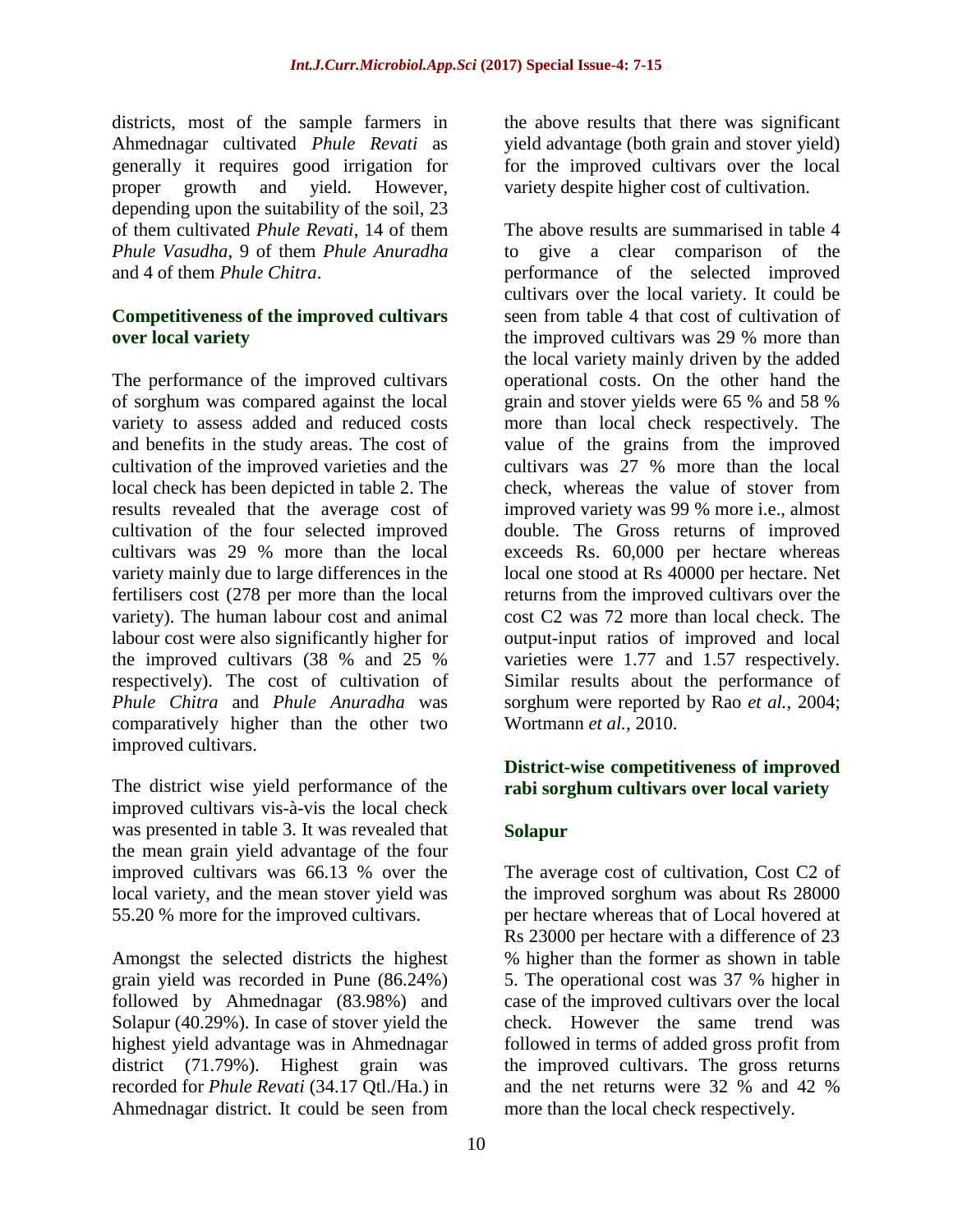There was only 12 % difference in grain value though the yield of improved sorghum exceeded 40 % mainly due to higher price and demand for local sorghum owing to its better taste. However, due to higher length of improved plants, the improved stalk value was double than the local.

#### **Ahmednagar**

The average cost of cultivation (Cost C2) of the improved sorghum stood at Rs 37000 per hectare whereas that of local variety was at Rs 30000 per hectare with a difference of 28 % as shown in table 6. The operational cost was higher by 40 % for the improved cultivars over local check. The grain yield and the stock yield were higher by 81 % and 86 % respectively. Value of the grains from improved cultivars was 37 % more but the value of the improved stover was twice as compared to the local variety. The net returns from the improved cultivars were more than double as compared to the local check.

#### **Pune**

Operational costs of the improved sorghum cultivars in Pune district was 46 % more than that of the local check. Higher operational costs were main drivers of the higher cost of cultivation (31%) of the improved cultivars. The grain and stover yield were higher for the improved varieties over local check by 86 % and 38 %

respectively. But the difference in the value of the grains from improved cultivars was not much as compared to the difference in the grain yield. This was due to higher prices and preferences for the local grains owing to its better taste. The net returns from the improved varieties were 91 % over and above local check. Input-output ratios were 1.77 and 1.53 for improved and local variety respectively.

### **Constraints**

### **Lack of irrigation**

Since there was no irrigation source and the wells at farmer's field could hardly serve for their animal, most of the farmers were depending on rain for sorghum cultivation. The farmers grew sorghum despite exceeding low yield and less remuneration since it is the only crop that could survive in such a harsh climatic conditions where rainfall is uncertain at any point of time.

#### **Lack of human labour**

The fast rural-urban migration hindering the rural development has led to the scarcity and increasing cost of human labour for the dryland agriculture, especially for sorghum which is a labour intensive crop. For instance, weeding requires 5 to 10 women labour, harvesting also requires 5 to 10 of man labours which are mostly done by pulling out the root instead of cutting it for next season land preparation

| Sl. | <b>District</b> | No. of        | Variety wise distribution of the sample farmers |               |              |                 |  |  |  |  |  |
|-----|-----------------|---------------|-------------------------------------------------|---------------|--------------|-----------------|--|--|--|--|--|
| No. |                 | <b>Sample</b> | <b>Phule</b>                                    | <b>Phule</b>  | <b>Phule</b> | <b>Phule</b>    |  |  |  |  |  |
|     |                 | farmers       | Vasudha                                         | <b>Chitra</b> | Revati       | <b>Anuradha</b> |  |  |  |  |  |
|     | <b>Solapur</b>  | 50            |                                                 | 04            | 02           | 00              |  |  |  |  |  |
|     | <b>Pune</b>     | 50            | 22                                              | 15            | 03           |                 |  |  |  |  |  |
| 3   | Ahmednagar      | 50            | 14                                              | 04            | 23           | 09              |  |  |  |  |  |
|     | <b>Total</b>    | 150           | 80                                              | 23            | 28           | 19              |  |  |  |  |  |

#### **Table.1** Variety-wise distribution of farmers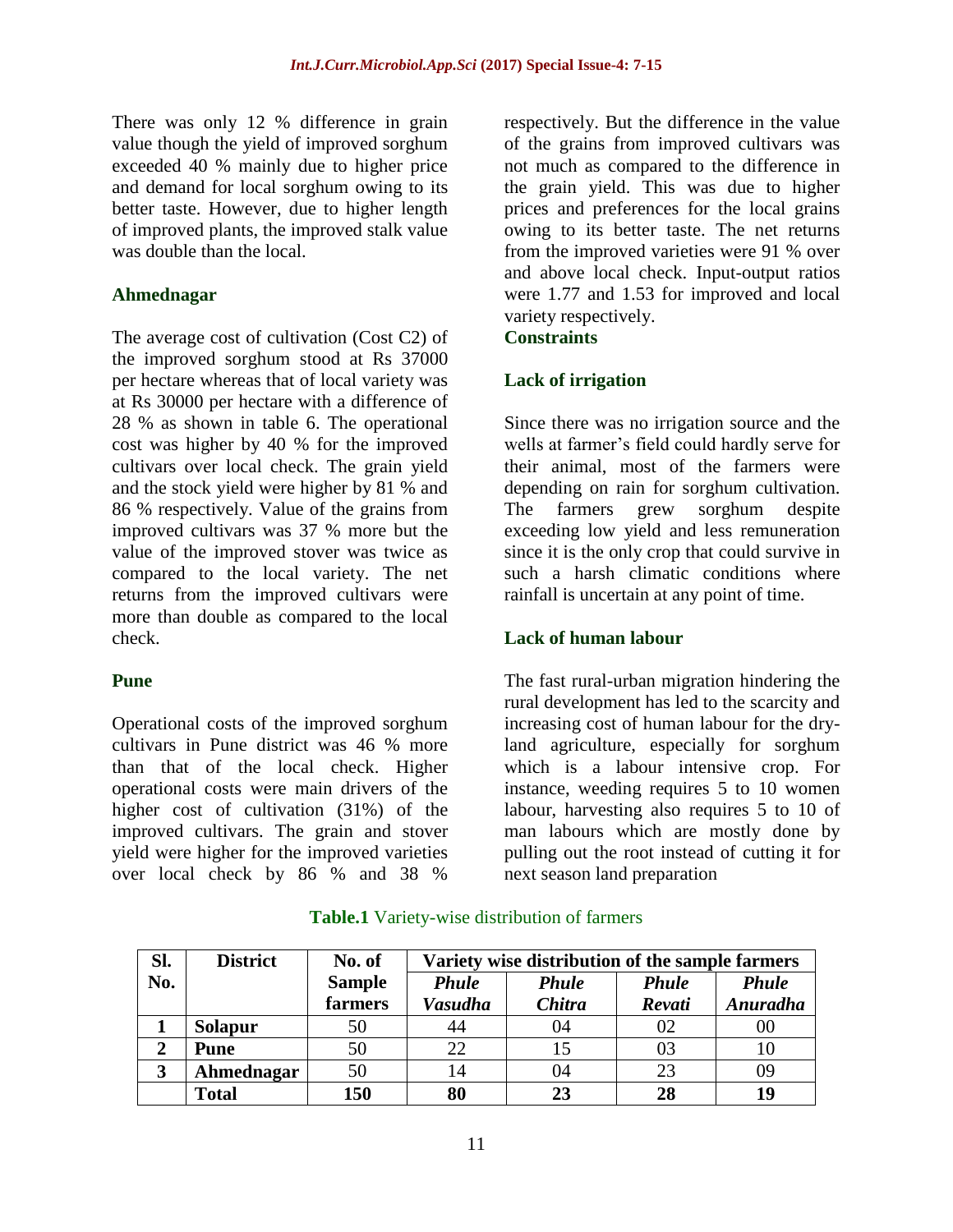|                                             |                  |                | Improved cultivar | Mean           |                  | Difference of    |                  |
|---------------------------------------------|------------------|----------------|-------------------|----------------|------------------|------------------|------------------|
|                                             | Phule            | Phule          | Phule             | Phule          | Improved         | Local            | Improved         |
|                                             | Vasudha          | Chitra         | Revati            | Anuradha       | cultivar         | variety          | over Local       |
|                                             |                  |                |                   |                |                  |                  | (%)              |
| <b>Operational cost</b>                     | 9366.73          | 24227.96       | 11668.74          | 27622.72       | 25253            | 17584            | 44               |
| <b>Human labour</b>                         |                  |                |                   |                |                  |                  |                  |
| Hired                                       | 2660             | 7141.3         | 3500              | 7059.21        | 7187             | 4230             | 70               |
| Family                                      | 2510             | 6603.26        | 3076.79           | 6921.05        | 6685             | 5798             | 15               |
| Total                                       | 5170             | 13744.57       | 6576.79           | 13980.26       | 13872            | 10028            | 38               |
| <b>Bullock labour</b>                       |                  |                |                   |                |                  |                  |                  |
| Hired                                       | 95.29            | 238.23         | 95.29             | 238.23         | 238              | 191              | 25               |
| Owned                                       | 988.71           | 1888.59        | 676.14            | 1827.56        | 2144             | 1717             | 25               |
| Total                                       | 1084             | 2126.81        | 771.43            | 2065.79        | 2382             | 1908             | 25               |
| Machine labour                              | 1091             | 3266.3         | 1615.18           | 3003.29        | 3102             | 2548             | 22               |
| Seeds                                       | 260              | 650            | 260               | 650            | 650              | 650              | $\boldsymbol{0}$ |
| Fertilizer & manure                         |                  |                |                   |                |                  |                  |                  |
| Fertilizer                                  | 1046.37          | 2195.08        | 1446.84           | 4796.05        | 3069             | 812              | 278              |
| Manure                                      | 178.67           | 804.35         | 271.43            | 1394.74        | 672              | 720              | $-7$             |
| Total                                       | 1225.03          | 2999.43        | 1718.27           | 6190.79        | 3742             | 1531             | 144              |
| Insecticides                                | $\boldsymbol{0}$ | $\theta$       | $\overline{0}$    | $\overline{0}$ | $\mathbf{0}$     | $\overline{0}$   |                  |
| Pesticides                                  | $\overline{0}$   | $\overline{0}$ | $\overline{0}$    | $\overline{0}$ | $\boldsymbol{0}$ | $\overline{0}$   |                  |
| Irrigation charges                          | $\overline{0}$   | $\overline{0}$ | $\overline{0}$    | $\overline{0}$ | $\overline{0}$   | $\boldsymbol{0}$ |                  |
| Int. On working<br>capital                  | 536.6933         | 1440.85        | 727.0784          | 1732.59        | 1505             | 918              | 64               |
| Fixed costs                                 | 3557.98          | 8894.94        | 3557.98           | 8894.94        | 8895             | 8895             | $\overline{0}$   |
| Rental value of<br>owned land               | 1985.72          | 4964.29        | 1985.72           | 4964.29        | 4964             | 4964             | $\boldsymbol{0}$ |
| Land revenues,<br>cases & taxes             | 250              | 625            | 250               | 625            | 625              | 625              | $\boldsymbol{0}$ |
| Dep. On<br>implements $& F.$<br><b>Bldg</b> | 206.37           | 515.93         | 206.37            | 515.93         | 516              | 516              | $\boldsymbol{0}$ |
| Interest on fixed<br>capital                | 1115.89          | 2789.72        | 1115.89           | 2789.72        | 2790             | 2790             | $\boldsymbol{0}$ |
| Total cost (c2)                             | 12924.7          | 33122.9        | 15226.72          | 36517.66       | 34148            | 26479            | 29               |
| $C2*$                                       | 12924.7          | 33122.9        | 15226.72          | 36517.66       | 34148            | 26479            | 29               |
| C <sub>3</sub>                              | 14217.17         | 36435.18       | 16749.39          | 40169.42       | 37563            | 29127            | 29               |
| C <sub>3</sub><br>(RS./QUINTAL)             | 1816.504         | 24227.96       | 1642.672          | 2228.38        | 1815             | 1407             | 29               |

## **Table.2** Cost of improved and local variety sorghum cultivation in rain-fed areas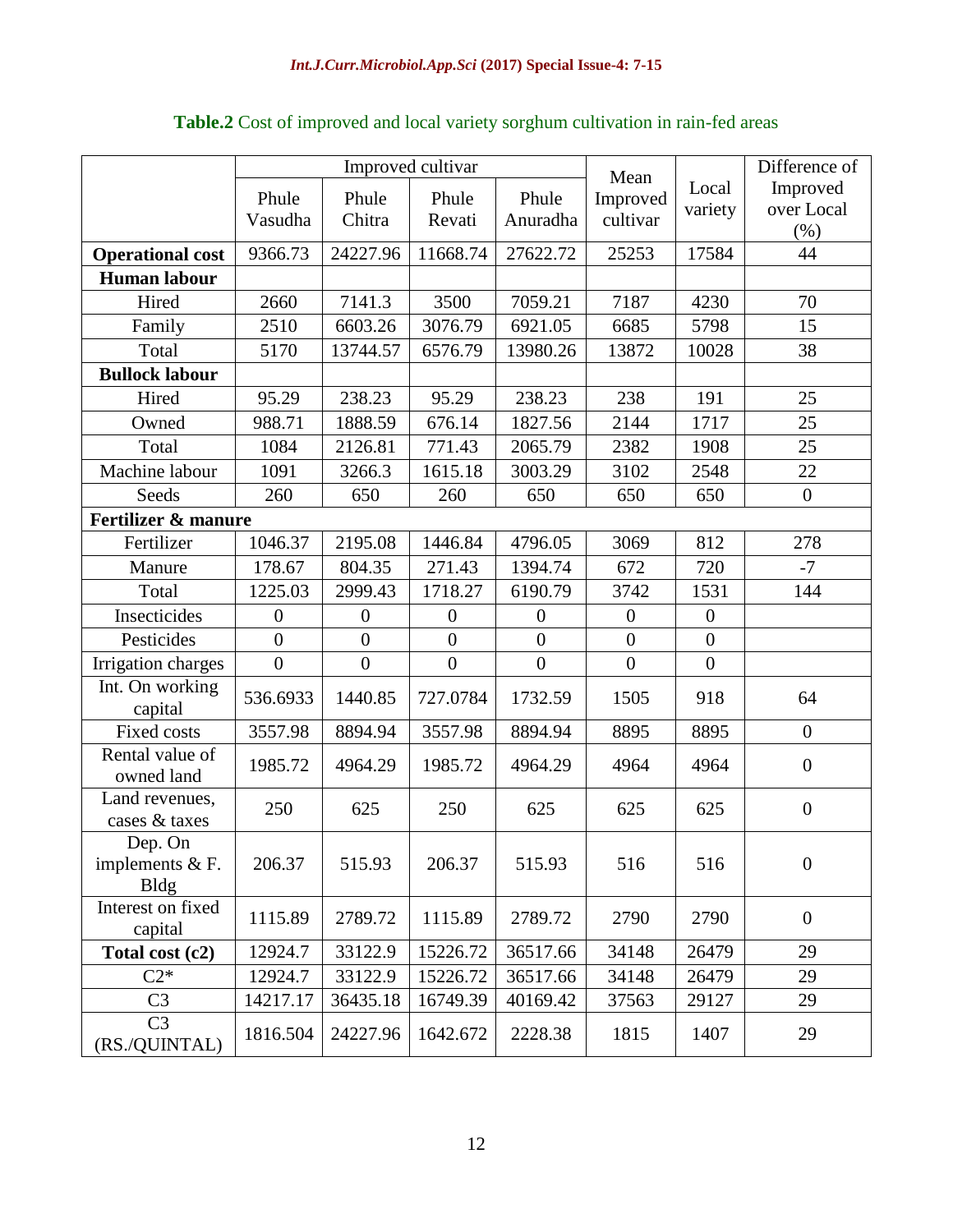| <b>District</b>        | Phule<br>Vasudha    | Variety wise yield of the improved<br>cultivars (Qtl/hectare)<br>Phule<br>Revati | Mean  | Local<br>Check | Yield<br>Advantage<br>(% ) |       |       |       |
|------------------------|---------------------|----------------------------------------------------------------------------------|-------|----------------|----------------------------|-------|-------|-------|
| Grain Yield<br>Solapur |                     | 18.84                                                                            | 17.5  | 18.13          | <b>NA</b>                  | 18.7  |       | 40.29 |
|                        | <b>Stover Yield</b> | 61.51                                                                            | 62.5  | 71.88          | <b>NA</b>                  | 62    | 42.42 | 46.16 |
| Pune                   | Grain Yield         | 19.17                                                                            | 27.5  | 25             | 15.56                      | 21.38 | 11.48 | 86.24 |
|                        | <b>Stover Yield</b> | 45.14                                                                            | 62.5  | 64.13          | 39.58                      | 62.24 | 45.23 | 37.61 |
| Ahmednagar             | Grain Yield         | 21.19                                                                            | 19.83 | 34.17          | 20.25                      | 22.17 | 12.05 | 83.98 |
|                        | <b>Stover Yield</b> | 56.39                                                                            | 75.58 | 62.5           | 55                         | 49.75 | 28.96 | 71.79 |
| Grain Yield<br>Mean    |                     | 19.57                                                                            | 20.76 | 25.49          | 18.03                      | 20.7  | 12.46 | 66.13 |
| <b>Stover Yield</b>    |                     | 54.41                                                                            | 71.03 | 64.51          | 47.7                       | 58    | 37.37 | 55.2  |

# **Table.3** The district-wise performance of improved sorghum cultivars

# **Table.4** Economics of improved Vs Local variety *rabi* sorghums Rs per hectare

| <b>Parameters</b>                    | <b>Improved</b><br>Sorghum | Local<br>Sorghum | Difference of<br><b>Improved over Local</b><br>(%) |  |  |
|--------------------------------------|----------------------------|------------------|----------------------------------------------------|--|--|
| <b>Operational Cost</b>              | 25253                      | 17584            | 44                                                 |  |  |
| Cost of Cultivation, Cost C2         | 34148                      | 26479            | 29                                                 |  |  |
| Grain Yield (Qtl.)                   | 20.7                       | 12.57            | 65                                                 |  |  |
| Stalk Yield (Qtl.)                   | 60                         | 38.04            | 58                                                 |  |  |
| Value of Grain (Rs.)                 | 39972                      | 31421            | 27                                                 |  |  |
| Value of Stalk (Rs.)                 | 20347                      | 10235            | 99                                                 |  |  |
| <b>Gross Returns</b>                 | 60318                      | 41656            | 45                                                 |  |  |
| Net Returns over Cost C <sub>2</sub> | 26170                      | 15177            | 72                                                 |  |  |
| <b>Output-Input Ratio</b>            | 1.77                       | 1.57             | 12                                                 |  |  |

## **Table.5** Economics of improved *rabi* sorghum cultivation in Solapur per hectare

|                                      |                              | <b>Improved Varieties</b> |              |             | Difference of |                      |
|--------------------------------------|------------------------------|---------------------------|--------------|-------------|---------------|----------------------|
| <b>Particulars</b>                   | <b>Phule</b><br><b>Phule</b> |                           | <b>Phule</b> |             | Local         | <b>Improved over</b> |
|                                      | <b>Vasudha</b>               | <b>Chitra</b>             | Revati       | <b>Mean</b> | Sorghum       | Local $(\% )$        |
| <b>Operational Cost</b>              | 19003                        | 18662                     | 19519        | 18996       | 13852         | 37                   |
| Cost of Cultivation, Cost C2         | 27898                        | 27557                     | 28414        | 27891       | 22747         | 23                   |
| Grain Yield (Qtl.)                   | 18.84                        | 17.50                     | 18.13        | 18.70       | 13.33         | 40                   |
| Stalk Yield (Qtl.)                   | 61.51                        | 62.50                     | 71.88        | 62.00       | 42.42         | 46                   |
| Value of Grain (Rs.)                 | 37670                        | 35000                     | 36250        | 37400       | 33313         | 12                   |
| Value of Stalk (Rs.)                 | 18452                        | 18750                     | 21563        | 18600       | 9260          | 101                  |
| <b>Gross Returns</b>                 | 56122                        | 53750                     | 57813        | 56000       | 42573         | 32                   |
| Net Returns over Cost C <sub>2</sub> | 28224                        | 26193                     | 29399        | 28109       | 19826         | 42                   |
| <b>Output-Input Ratio</b>            | 2.01                         | 1.95                      | 2.03         | 2.01        | 1.87          | 7                    |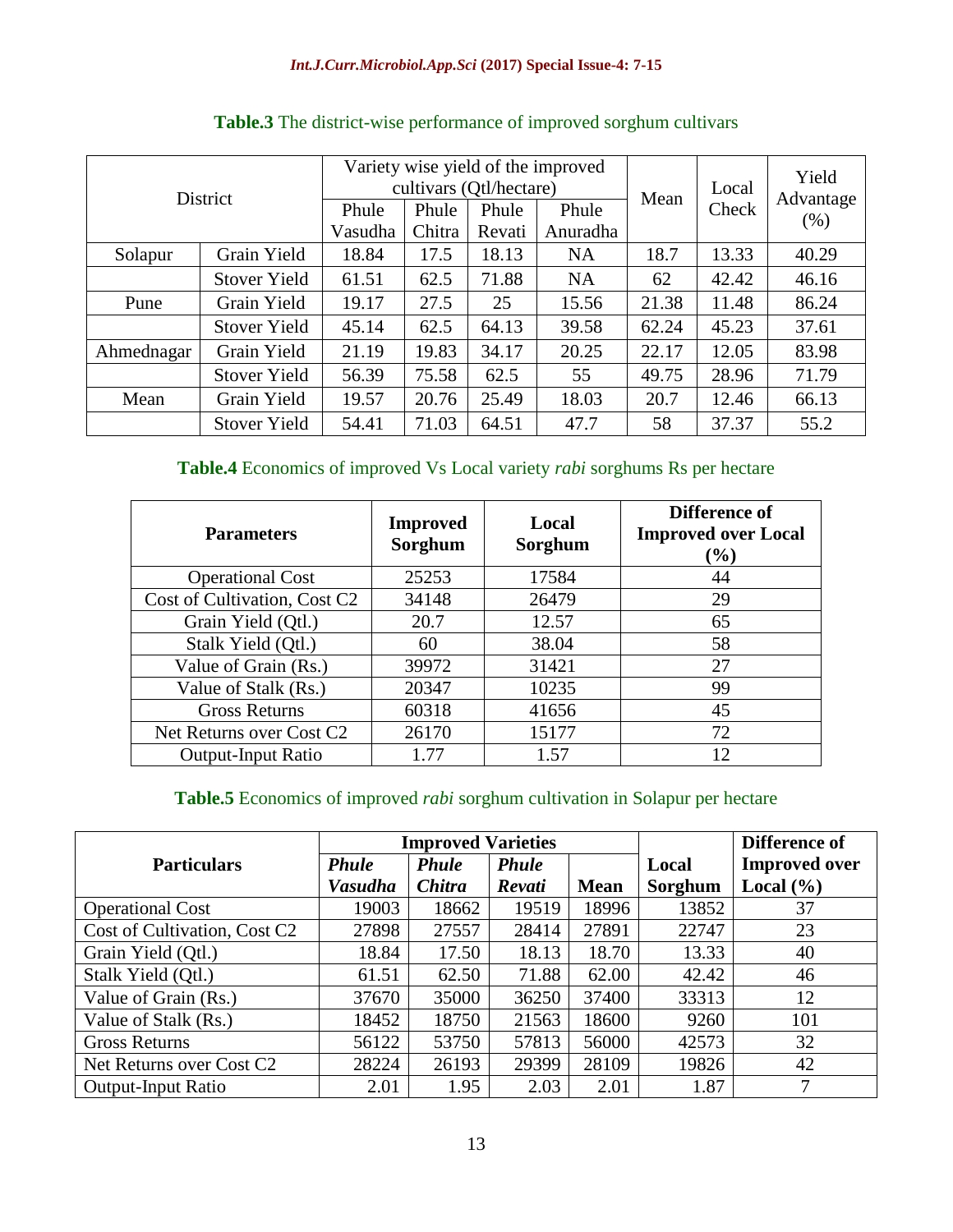|                                      |                |               |              |              | <b>Mean</b> | Local   | Difference of        |
|--------------------------------------|----------------|---------------|--------------|--------------|-------------|---------|----------------------|
| <b>Particulars</b>                   | <b>Phule</b>   | <b>Phule</b>  | <b>Phule</b> | <b>Phule</b> |             | Sorghum | <b>Improved over</b> |
|                                      | <b>Vasudha</b> | <b>Chitra</b> | Revati       | Anuradha     |             |         | Local $(\% )$        |
| <b>Operational Cost</b>              | 26840          | 25198         | 28345        | 23881        | 28479       | 20357   | 40                   |
| Cost of Cultivation, Cost C2         | 35735          | 34093         | 37240        | 32776        | 37374       | 29252   | 28                   |
| Grain Yield (Qtl.)                   | 19.17          | 27.50         | 25.00        | 15.56        | 22.17       | 12.28   | 81                   |
| Stalk Yield (Qtl.)                   | 45.14          | 62.50         | 64.13        | 39.58        | 55.28       | 29.75   | 86                   |
| Value of Grain (Rs.)                 | 36417          | 52250         | 47500        | 29556        | 42117       | 30694   | 37                   |
| Value of Stalk (Rs.)                 | 20000          | 20000         | 20000        | 20000        | 20000       | 10000   | 100                  |
| <b>Gross Returns</b>                 | 56417          | 72250         | 67500        | 49556        | 62117       | 40694   | 53                   |
| Net Returns over Cost C <sub>2</sub> | 20682          | 38157         | 30260        | 16779        | 24743       | 11443   | 116                  |
| <b>Output-Input Ratio</b>            | 1.58           | 2.12          | 1.81         | 1.51         | 1.66        | 1.39    | 19                   |

### **Table.6** Economics of improved *rabi* sorghum cultivation in Ahmednagar per hectare

**Table.7** Economics of improved *rabi* sorghum cultivation in Pune

|                                     |                                |                               |                        |                          |             | (per hectare)    |                                                        |  |  |
|-------------------------------------|--------------------------------|-------------------------------|------------------------|--------------------------|-------------|------------------|--------------------------------------------------------|--|--|
|                                     | <b>Phule</b><br><b>Vasudha</b> | <b>Phule</b><br><b>Chitra</b> | <b>Phule</b><br>Revati | <b>Phule</b><br>Anuradha | <b>Mean</b> | Local<br>Sorghum | Difference of<br><b>Improved</b> over<br>Local $(\% )$ |  |  |
| <b>Operational Cost</b>             | 24934                          | 23452                         | 26364                  | 25822                    | 26778       | 18363            | 46                                                     |  |  |
| <b>Cost of Cultivation, Cost C2</b> | 33829                          | 32347                         | 35259                  | 34717                    | 35673       | 27258            | 31                                                     |  |  |
| Grain Yield (Qtl.)                  | 21.19                          | 19.83                         | 34.17                  | 20.25                    | 21.38       | 11.48            | 86                                                     |  |  |
| <b>Stalk Yield (Qtl.)</b>           | 56.39                          | 75.58                         | 62.50                  | 55.00                    | 62.24       | 45.23            | 38                                                     |  |  |
| Value of Grain (Rs.)                | 40267                          | 37683                         | 64917                  | 38475                    | 40613       | 28693            | 42                                                     |  |  |
| Value of Stalk (Rs.)                | 20301                          | 27210                         | 22500                  | 19800                    | 22406       | 12886            | 74                                                     |  |  |
| <b>Gross Returns</b>                | 60568                          | 64893                         | 87417                  | 58275                    | 63018       | 41580            | 52                                                     |  |  |
| <b>Net Returns over Cost C2</b>     | 26739                          | 32547                         | 52158                  | 23558                    | 27345       | 14322            | 91                                                     |  |  |
| <b>Output-Input Ratio</b>           | 1.79                           | 2.01                          | 2.48                   | 1.68                     | 1.77        | 1.53             | 16                                                     |  |  |

### **Low mechanization**

The use of machinery such as tractors was not economically feasible as most of the farmers have small landholdings; secondly, farmers were accustomed with family bullock and human labour as it requires minimum capital despite taking excessive time and labour investment.

It could be concluded from the above discussions that there was significant yield gain in case of the improved rabi sorghum cultivars in all the three selected districts of

Maharashtra. The performance of improved cultivars in Solapur over local variety was lower than Pune and Ahmednagar which may be due to less application of fertilizers and manures. Though improved cultivars have higher yield, most of the small land holding farmers preferred to cultivate local variety for their own consumption as local cultivars have better taste and better stover quality for the animal. With regard to marketing of the produce, the farmers solely depend on the demand generated by the brokers/middlemen. This curtailed their bargaining power for higher price for their